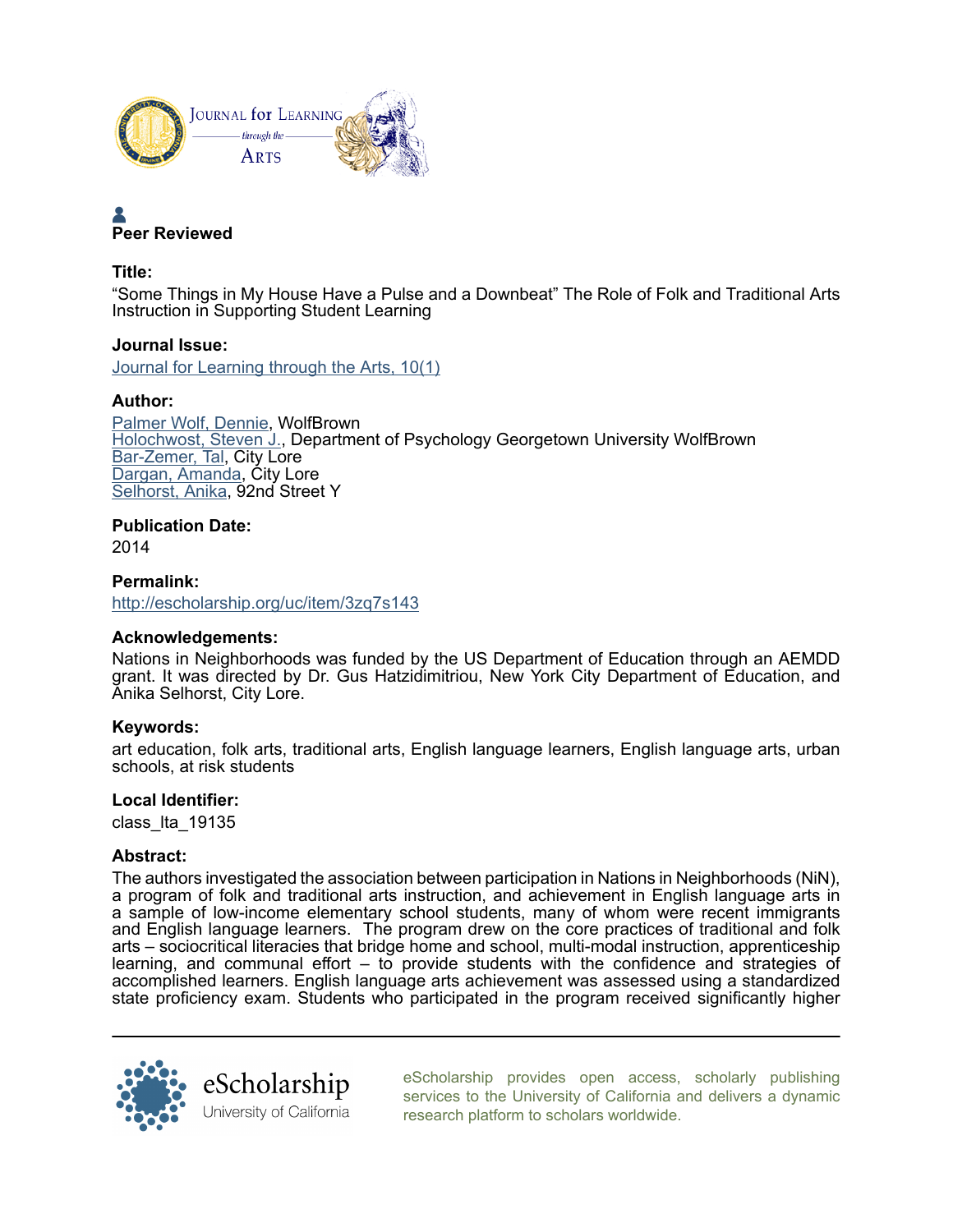overall scores on the exam after controlling for gender, ethnicity, English language learner and special education classifications. These findings suggest that an arts education program featuring folk and traditional arts engages students in practices that have measurable effects on their literacy development.

# Copyright Information:

All rights reserved unless otherwise indicated. Contact the author or original publisher for any necessary permissions. eScholarship is not the copyright owner for deposited works. Learn more at [http://www.escholarship.org/help\\_copyright.html#reuse](http://www.escholarship.org/help_copyright.html#reuse)



[eScholarship provides open access, scholarly publishing](http://escholarship.org) [services to the University of California and delivers a dynamic](http://escholarship.org) [research platform to scholars worldwide.](http://escholarship.org)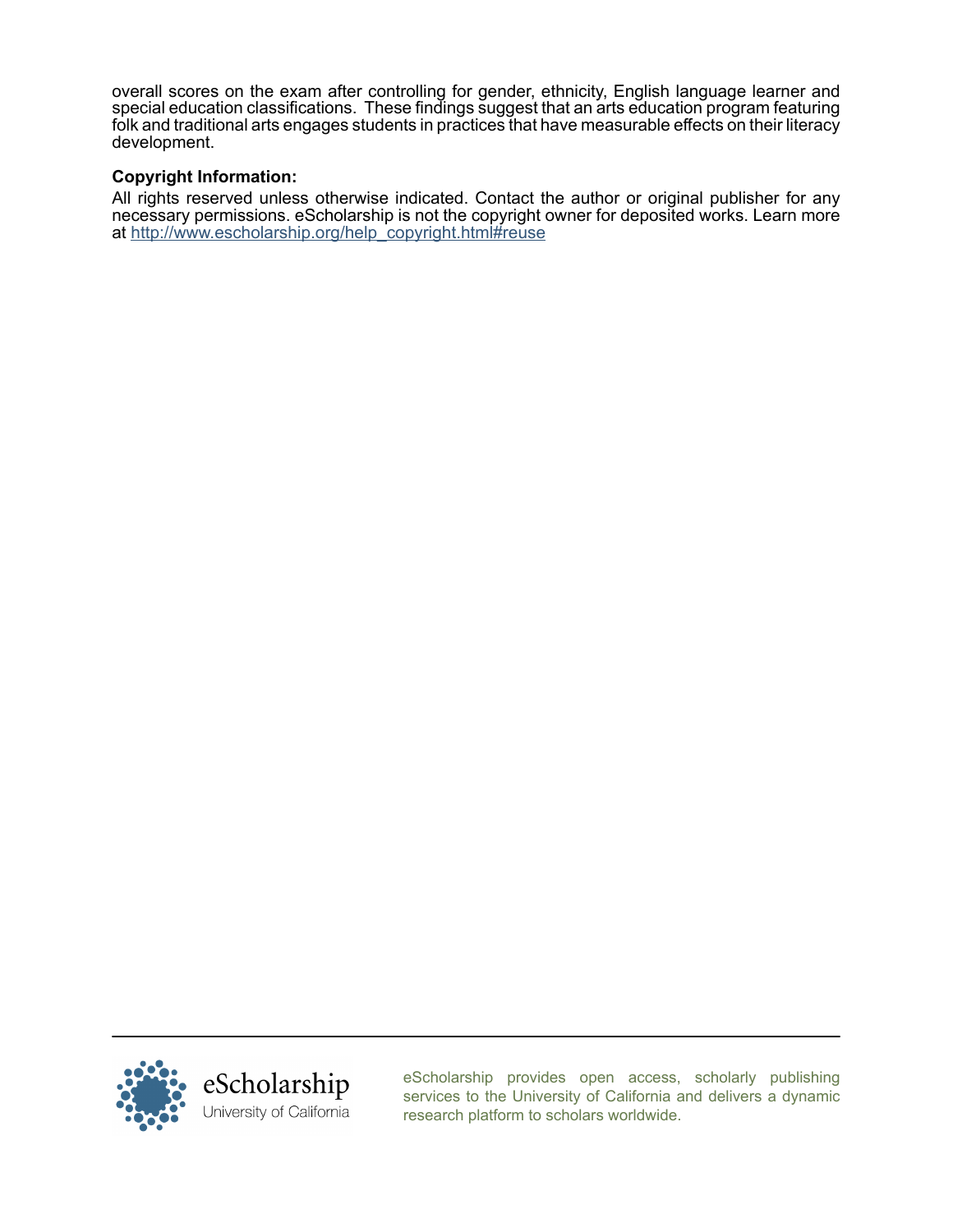Palmer Wolf et al.: "Some Things in My House Have a Pulse and a Downbeat" The Role of Fol...

"Some Things in My House Have a Pulse and a Downbeat" The Role of Folk and Traditional Arts Instruction in Supporting Student Learning

> Dennie Palmer Wolf<sup>1</sup> Steven J. Holochwost<sup>2</sup> Tal Bar-Zemer<sup>3</sup> Amanda Dargan<sup>3</sup> Anika Selhorst<sup>4</sup>

1 WolfBrown <sup>2</sup> Department of Psychology, Georgetown University & WolfBrown <sup>3</sup>City Lore <sup>4</sup> The 92<sup>nd</sup> Street Y

Nations in Neighborhoods was funded by the US Department of Education through an AEMDD grant. It was directed by Dr. Gus Hatzidimitriou, New York City Department of Education, and Anika Selhorst, City Lore.

Correspondence to: Dennie Palmer Wolf, WolfBrown, 8A Francis Avenue, Cambridge, MA 02138. Phone: 617-494-9300, Fax: 617-679-9700, Email: dennie@wolfbrown.com.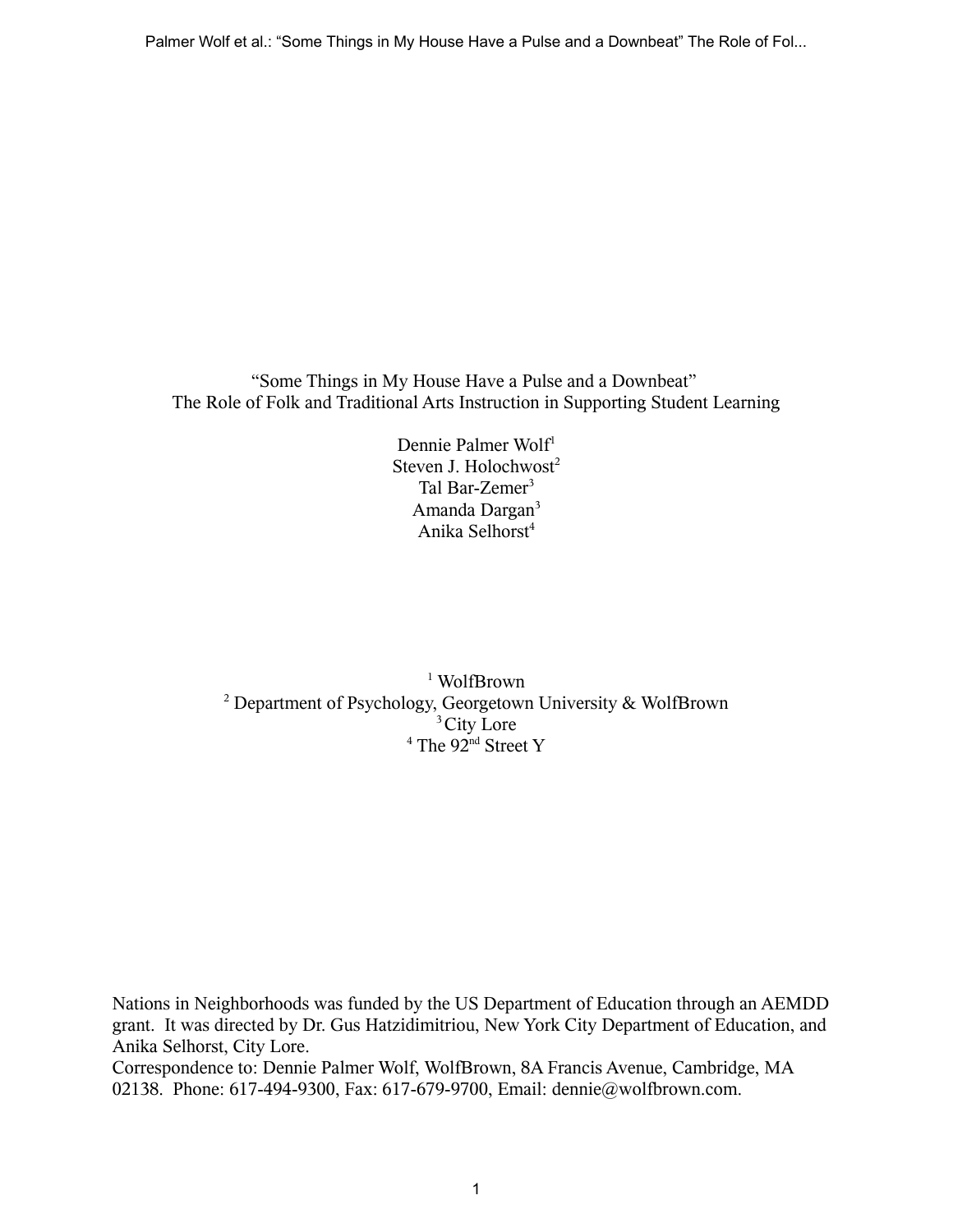#### **Abstract**

The authors investigated the association between participation in Nations in Neighborhoods (NiN), a program of folk and traditional arts instruction and achievement in English language arts in a sample of low-income elementary school students, many of whom were recent immigrants and English language learners. The program drew on the core practices of traditional and folk arts – sociocritical literacies that bridge home and school, multi-modal instruction, apprenticeship learning, and communal effort – to provide students with the confidence and strategies of accomplished learners. English language arts achievement was assessed using a standardized state proficiency exam. Students who participated in the program received significantly-higher overall scores on the exam after controlling for gender, ethnicity, English language learner and special education classifications. These findings suggest that an arts education program featuring folk and traditional arts engages students in practices that have measurable effects on their literacy development.

**Keywords**: art education, folk arts, traditional arts, English language learners, English language arts, urban schools, at risk students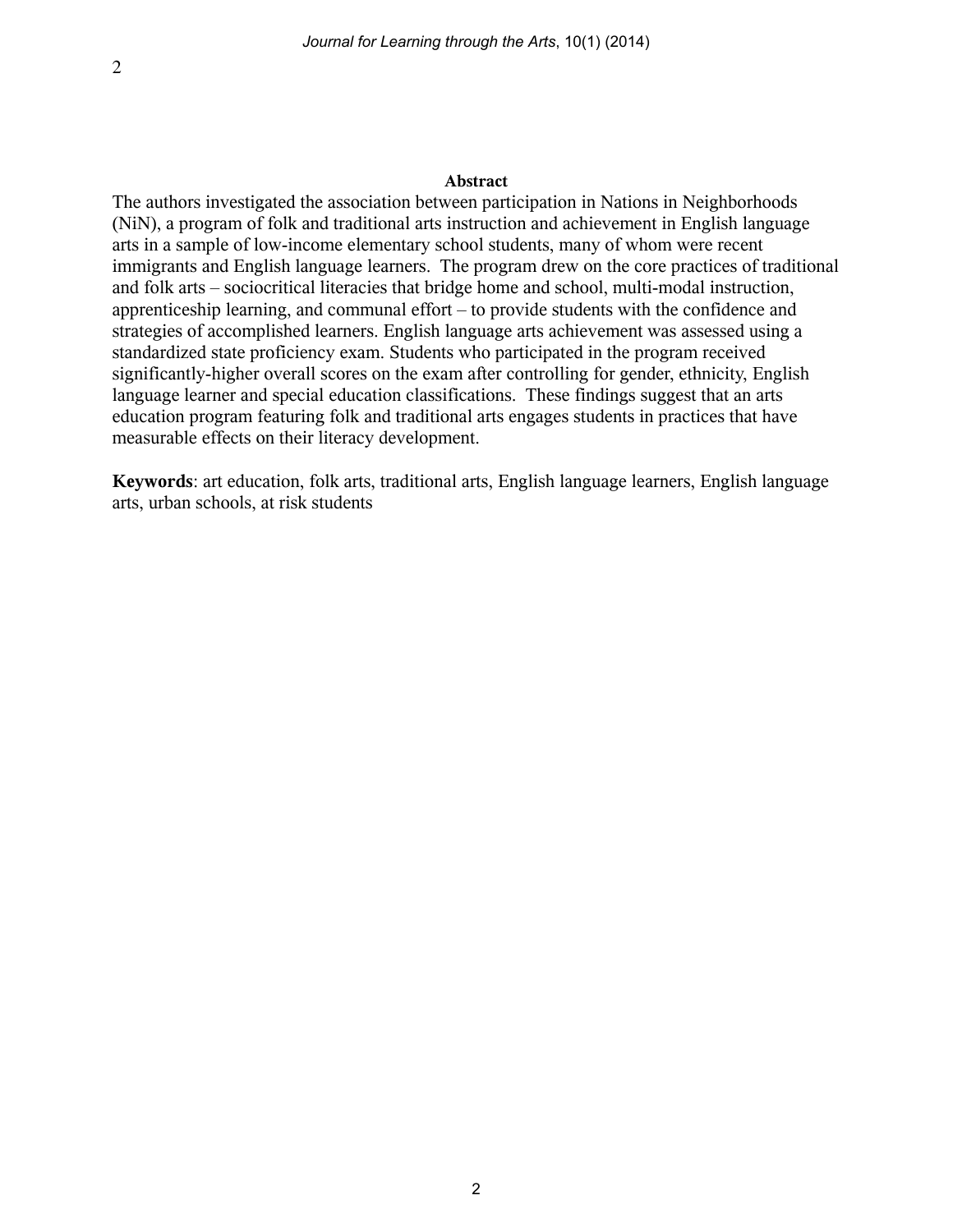In the last quarter century, budget constraints and mandated testing have combined to force many schools across the country to curtail or eliminate arts education from their curricula (Keiper, Sandene, Persky, & Kuang, 2009). These pressures are particularly acute in large, urban school districts serving disproportionate numbers of low-income students, many of whom are recent immigrants or classified as English language learners. These students, placed at risk for educational failure, have inherent strengths – multiple languages, bi-cultural identities, and determination to succeed in new settings – that formal education rarely draws upon (Moll, 2000; Guiéttierez & Rogoff, 2003). For them, the loss of arts instruction is the loss of a subject that builds bridges across cultures and languages, links concrete and conceptual learning, and provides a setting to acquire and demonstrate understanding, even as fluency in academic English is still developing.

Moreover, where arts education persists, instruction in folk and traditional arts is rarely offered. Even in the most recently formulated national educational standards, folk and traditional arts are subsumed into a framework that continues to stress individual artistry, the tools, skills, and techniques of the formal arts practices, and the separation of arts from daily life (NCCAS, 2013). By contrast, in this article, we present evidence that folk and traditional arts, with their emphasis on language that bridges home and school, multimodal forms of communication, apprenticeship learning, and communal effort, can serve a valuable role in the instruction of English language learners. We argue that values and practices fostered in folk and traditional arts help students to build on the knowledge and linguistic strengths that they bring to school and encourage educators to acknowledge and harness those strengths (Jimerson, 2004).

# **The Folk and Traditional Arts: Key Aspects of Pedagogical Practice**

The American Folklore Society (2013) defines folklore as the traditional art, literature, knowledge, and practice that is disseminated largely through oral communication and behavioral example. As such, folk and traditional arts are rooted in, and expressive of, the cultural life and heritage of communities and groups that share a common identity. Often learned informally, these art forms are embedded in the daily lives and cultural traditions of families and communities and constitute an important part of the "funds of knowledge" (Moll, Amanti, Neff & Gonzalez, 1992, p. 133) that many students bring to schools. As repositories of cultural values, symbolic meanings, shared history and aesthetic principles, they are a rich source of complex cultural meanings on which all students, independent of families' education, language, wealth, or status, can draw as thinkers and creators (Campbell 2004; Green 2008; Dargan 2011; Dewhurst et al., 2013). For example, think of how many five year-olds, long before they read, are fluent in storytelling, riddles, teasing, and game rhymes. Far from being "just" handicrafts or daily rituals, folk and traditional arts can introduce and teach complex concepts like tradition, diaspora, hybridity, and worldview (Campbell, 2004). Speaking about passing on the practices of Hawaiian *lau hala* weavers, Dewhurst writes that arts educators "are not just teaching students how to make the art at hand but also how to *be* in the world" (Dewhurst et al., 2013, p. 5).

In addition, folk and traditional arts may provide an unusually transparent set of practices for developing an identity as a learner. Children entering school flourish if they can acquire *the technologies of self* that will allow them to observe, apprentice, take the risk of performing, learn to recover from errors, ask questions, compete, and eventually mentor or model in this new setting. In short, to be successful, students need more than raw knowledge; they need to acquire the concrete actions, strategies, and ways of behaving, interacting, talking, and learning necessary to enter different communities (Besley, 2005; Foucault, 1988). This process is even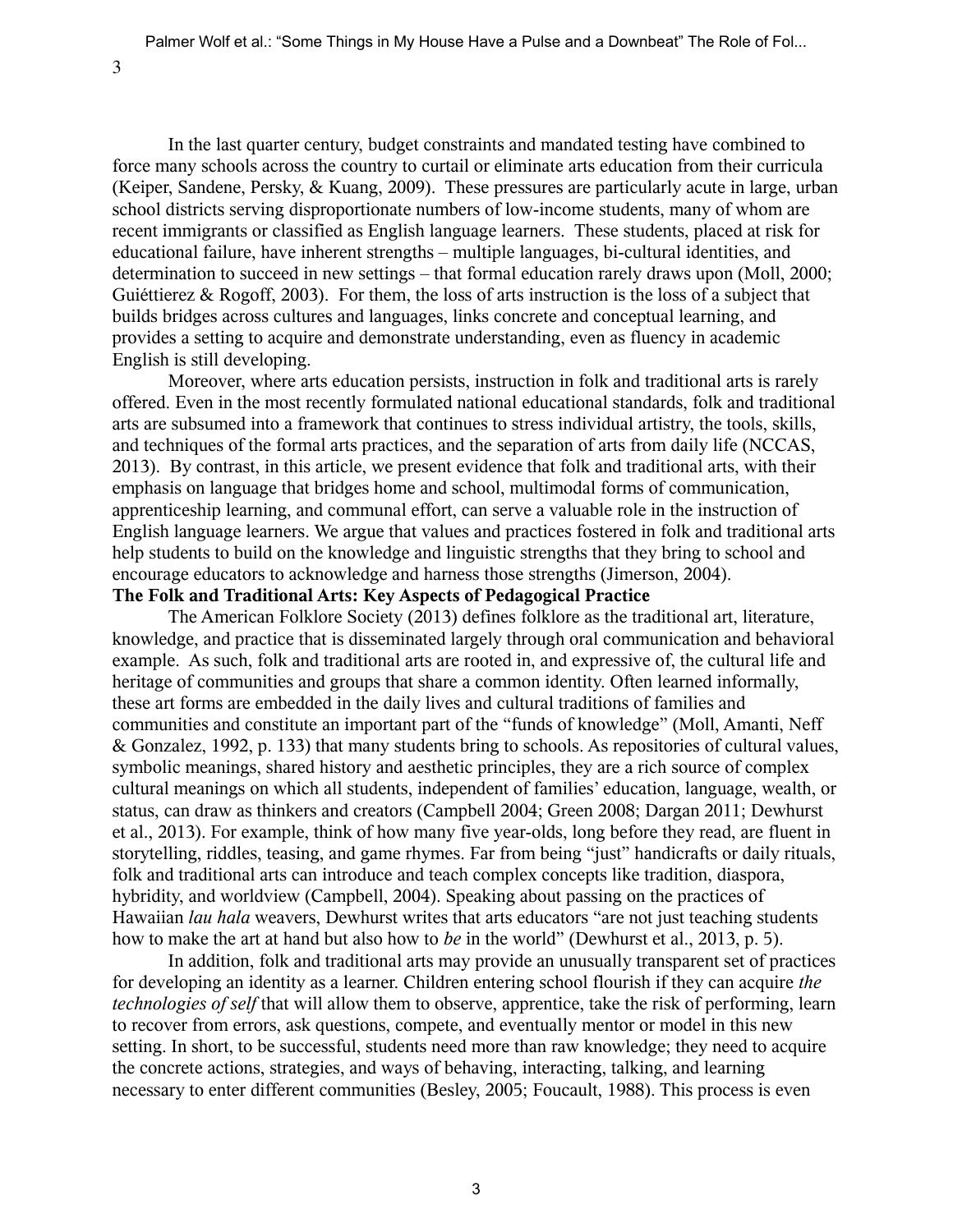more important for young people who are continuously transitioning between the expectations of another culture and the expectations of schooling in the contemporary United States. Historically, this process has been subtractive, requiring students to discard or deny earlier identities and languages in favor of Americanization and English. In this context, folk and traditional arts may provide contexts in which students can *add* the technologies of self appropriate to Queens, Phoenix, or Cincinnati to those they bring from home or community. At their best, these practices result in cosmopolitan, culturally and linguisticallynimble students who have learned how to inhabit an increasingly global world (Appiah, 2006; Dewhurst, 2013; Hansen, Burdick-Shepherd, Marrarano, & Obelleiro, 2009).

But for folk and traditional arts to contribute to these valued outcomes, artist-teachers and their classroom partners have to introduce more than the topics or contents of these art forms. They must also convey the underlying values and practices of their field (Dargan, 2011) in ways that also draw on and respect students' individual circumstances (Echevarria, Vogt, & Short, 2004). Four such practices – bridging literacy, multimodal instruction, apprenticeship learning, and communal effort – are at the root of folk and traditional arts. Through a set of short examples, drawn from the Nations in Neighborhoods (NiN) program, we describe how these practices foster the development of a set of critical technologies of the self among English language learners.

**Sociocultural Literacy**. Sociocritical literacy "historicizes everyday and institutional literacy practices and texts and reframes them as powerful tools oriented toward critical social thought" (Gutiérrez, 2008, p. 1). Translated into the practices of NiN residencies, teaching artists encourage students to bring elements of their own lived cultures, and the cultures they are studying, into the classroom, resulting in a two-way exchange. For example, during a residency of Puerto Rican music and dance, fifth grade students listened to, played, and improvised characteristic rhythms from the island. In addition, they listened to African and Spanish music as part of understanding how music reflects world diaspora patterns. Building on their understanding of the evolution of *bomba* and *plena* rhythms, they discussed how popular Latin music in New York is the contemporary expression of a long hybrid tradition. Many students with family backgrounds from the Dominican Republic and Puerto Rico identified a connection between the music and dance they participated in at home and at family gatherings, and the sounds and steps they were learning in class. In addition, one student with a family background from Nigeria also realized the connection to African music. In her first journal entry she writes, "I enjoyed this very much because it reminded me of home in Nigeria and here in New York when my family dance and sing. I was able to make a connection to the type of cultural music the people danced to, because it was very similar to the music and style of dances we practice back home and back in Nigeria." Later, she makes an even more immediate connection, writing that "Some things in my house have a pulse and a downbeat. When I was looking around I found my hula hoop and jump rope and when I used them to check for a clave [rhythm], I found that my jump rope made a swishing noise when I turned it as I jumped as it hit the ground I heard another beat that kept repeating as I jumped. Then I tested my hula hoop and when I was spinning it I heard swish woop woop woop noise, and I found the clave or pulse and it kept repeating. When I was walking, too, I heard two downbeats. One from me walking – it went click click click and I heard rolling book bags which made a whirring noise. I now realize many things around you have a downbeat or pulse."

 These examples point to another two-way connection: the popular music that students hum and dance to is no longer something they have to "leave at the door." Instead, this music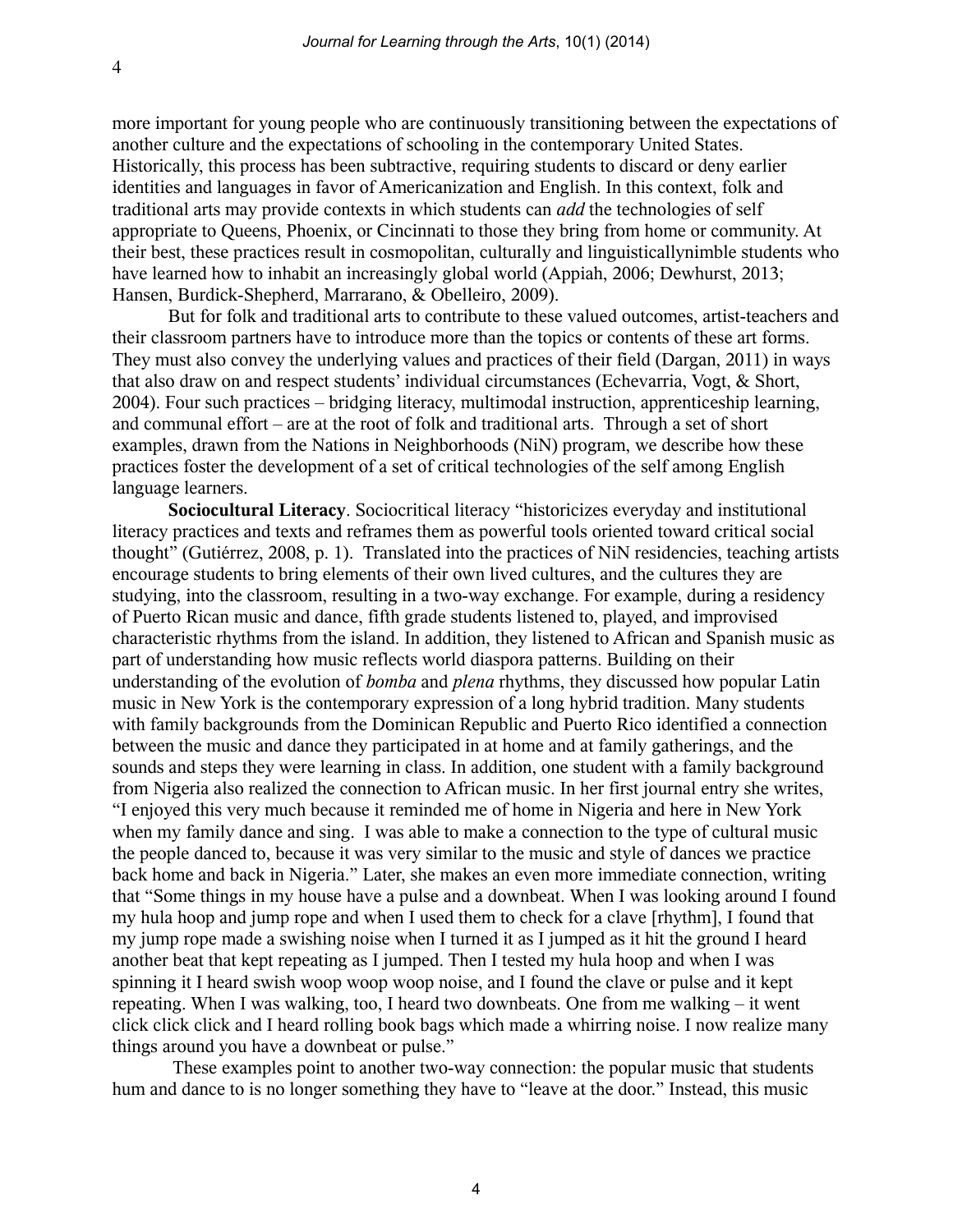becomes the occasion for key literacy practices like research, critical listening, and evidencebased writing and discussion. The music and those strategies for deepening understanding are mutually illuminating, creating what Guitiérrez (2008) refers to as a "third space" where students' social and linguistic understandings merge with – and often enliven – academic learning. In this space, created by the study of folk and traditional arts, supported by the practice of journal-keeping, this student presents herself as an original thinker and a cosmopolitan  $learner.<sup>1</sup>$ 

**Multimodal Instruction**. Since many folk arts are traditionally embedded in rich multiarts contexts, NiN residencies are often co-taught by two artists from different, but culturallyrelated, arts disciplines. In fourth grade, students read and retold a *Jakata* tale from Northeast India, in a residency taught by Malini Srinivasan, an Indian Bharatanatyam dancer, and Jenna Bonistalli, a visual artist. Students created a series of painted panels inspired by Mithila painting, a style of narrative folk painting also from Northeast India, enriched by observational drawing sessions of animals at the Bronx Zoo. For the final performance, students retold the story through spoken narration and dance, with the painted panels projected as a backdrop. Reading, speaking, dancing and painting the story reinforced students' understanding of the characters and the narrative line, as well as an understanding of cultural patterns in Indian folk and classical arts. While the written work of many students was several years below grade level, their dance and drawing experiences built a complex understanding of the animals and plants that populate the Jakata tales. In a video interview one student narrates her picture, explaining how it captures the moment when the parrot flies over the burning forest on his way to get help. Showing how she drew the hazy smoke with a charcoal pencil, she explains that, "We are working on the leaves right now, and we want the leaves to pop out because they are really small." She points to a pencil: "I'm using this because I want the leaves to look more better." Based on having her drawings at hand, this student can tell a complex narrative, explain different artistic techniques, and discuss specific artistic choices.<sup>2</sup>

In another example, when teaching artist Lu Yu engages students in a dance theater residency, he draws on his training in Chinese opera and acrobatics to show how simple props can imply entire scenes. He turns a bolt of fabric into a river, then engages students in transforming that same cloth into a boat, then a storm, then the rope that travelers cling to, using evocative visual clues to support students' use of figurative language and comprehension of complex meanings. As Echevarria explains, "Authentic, meaningful experiences are especially important for ELLs because they are learning to attach labels and terms to things already familiar to them. Their learning becomes situated rather than abstract when they are provided with the opportunity to actually experience what they are learning about" (Echevarria, Vogt & Short, 2004, p. 29).

**Apprenticeship Learning and Communal Effort.** In many folk and traditional arts, beginners – even children – are treated as serious learners who can be gradually introduced to the values and practices of art forms handed down by family members, elders, or master artists. The techniques demonstrated are not diminished or infantilized, and young learners use the same or similar materials and tools as their teachers, with the teacher carefully scaffolding the learning until the "apprentice" can manage to drum, dance, cut, or stamp cloth skillfully (Rogoff, 1990). As part of drawing on traditional pedagogies, NiN artists often engage students in extended periods of observation and listening ("no questions asked") as they demonstrate a movement, rhythm or brush stroke, insisting that the eye and the hand are instruments of understanding (Sennett, 2008). After this initial period of withholding questions and verbal instructions,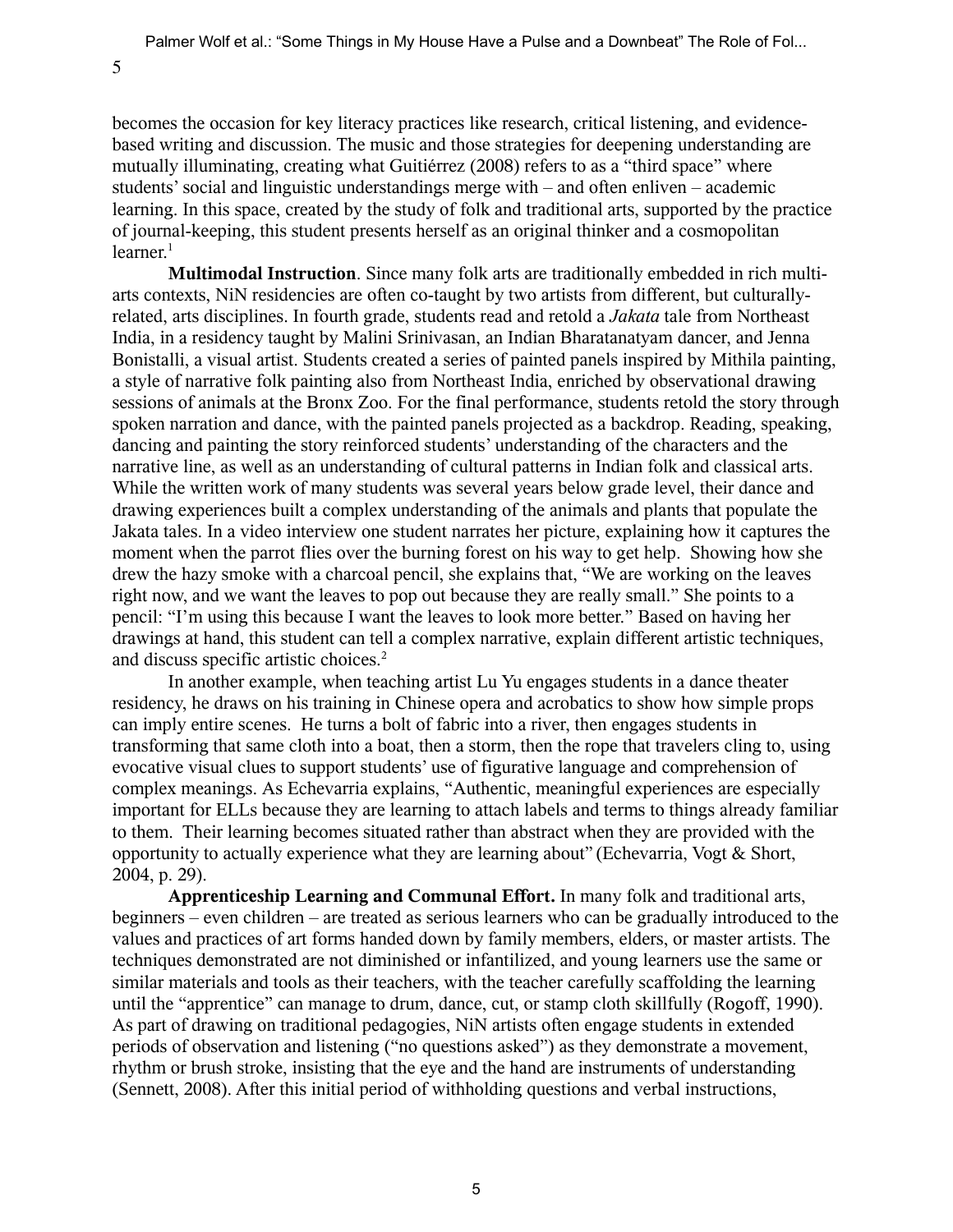teaching artists attach words to actions and materials, offer and demonstrate suggestions, and respond to questions. In this process, learners first witness and practice embodied learning, gradually acquiring the vocabulary to articulate their learning process and to justify the artistic choices they made.

 For nearly all students, the opportunity to become a participant in the fullest possible practice of an art form is engaging. For English language learners, the gradual movement from nonverbal learning to spoken exchange may afford the support for acquiring new vocabulary, asking questions, offering observations, and eventually articulating the artistic choices they make. A printmaking residency taught by Alan Calpe to eightth grade students at the Academy of New Americans illustrates elements of the apprenticeship model. Calpe began the residency by showing students examples of his own work and discussing the techniques and ideas he explored in his work. He introduced them to printmaking terminology, tools, materials, and techniques. Students then explored the work of Latin American printmakers, including Olga Blinder, Livio Abramo, Antonio Henrique Amaral and Jose Guadalupe Posada, in order to understand both the diversity of their approaches and printmaking techniques and the ways they explore themes of self and cultural identity. Inspired by the work of these artists, students created their own design motifs as a template for their collagraph prints. They created a collagraph plate through collaged papers and did rubbings to understand how imagery can be created through relief. Students learned to work with professional printmaking tools and materials, even though some of the tools had sharp edges. Working in pairs, they explored the printmaking process, using brayers and ink to create an edition of their printing plate. They also learned about subtractive printmaking by drawing on and gouging a rubbercut plate. Then they took a field trip to a professional printing studio where they learned about and used other printmaking techniques, tools, and materials. They made monotypes with a resident artist there, and each student created and pulled his own print. They also toured an exhibit and artist's studio. At the conclusion of the residency, students assembled their prints into an exhibition, where the whole was greater than the sum of its parts.

Finally, as a part of scaffolding, or supporting individual learners, folk and traditional arts often feature joint or communal effort. For example, Puerto Rican *bomba* presents a dialog between the improvised movements of the dancer and the responses of the accompanying drummer; neither is a soloist. Similarly, in many NiN residencies, students work in ensembles performing dance theater and folk tales, jointly building huge mosaic patterns, creating murals and doing musical performances. In these settings, students who are in the process of acquiring academic English typically work as the drummer and the dancer do, frequently translating directions, concepts, and questions from English to Spanish (or Farsi or Mandarin).

## **The Present Study**

The present study was designed to assess whether a program featuring characteristic practices drawn from folk and traditional arts (sociocritical literacy, multimodal instruction, apprenticeship learning, and communal effort) would benefit a sample of students including many recent immigrant, English language learners. Given that English language acquisition is the foundation upon which subsequent academic skills are built, we chose student performance on a standardized assessment of English language arts (ELA) as our dependent variable of interest. We hypothesized that students receiving classroom instruction in folk and traditional arts that featured the practices outlined above would exhibit better performance on an ELA assessment than their peers.

#### **Methods**

## **Participants**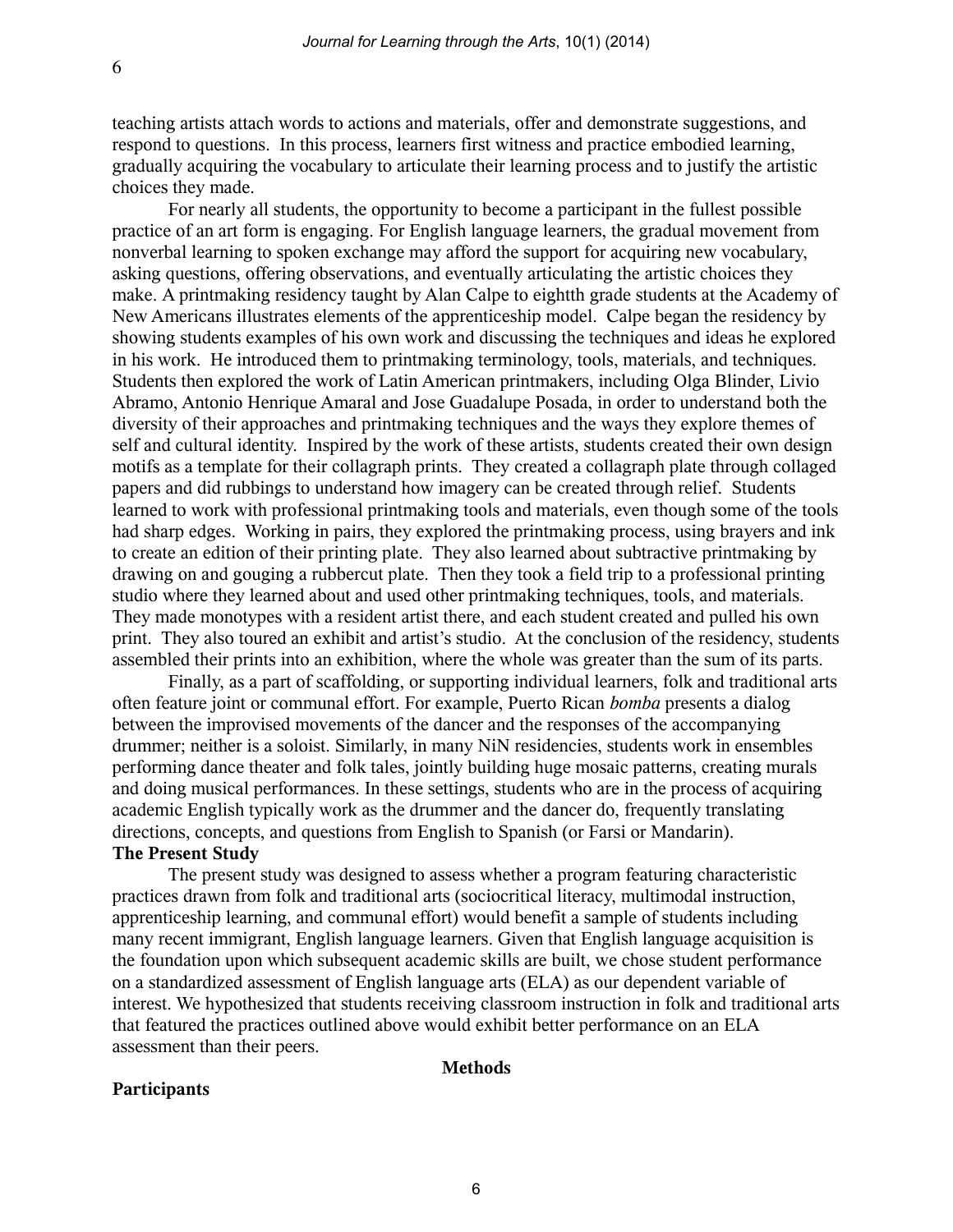Participants (*N* = 1,375) attended one of five elementary or junior high schools in a major metropolitan area in the mid-Atlantic region of the United States, each of which serves a substantial number of students at risk for educational failure as determined by income, special education status, and English language proficiency. Across these schools, between 6 and 17% of students were classified as special education, while 6 to 19% of students were classified as English language learners.<sup>3</sup> For the sample as a whole, nearly one in five students  $(17.7%)$  were classified as English language learners; 11.3% of students were classified as special education. The schools are therefore representative of the larger school district, in which 14% have a special education classification, and 18% are English language learners (U.S. Department of Education, 2012).

Prior to the  $2011-2012$  school year, all teachers of students in grades  $3-8$  at these schools either requested, or were asked by their principal, to participate in NiN. The students of those teachers who participated in the program formed the treatment group  $(n_{\text{treatment}} = 487)$ , while students of teachers who did not participate formed the comparison group ( $n_{\text{comparison}} = 888$ ). Thus, the participants comprised a single cohort in two groups: the treatment-group students and their peers attending the same grades in the same schools. Across groups, participants were divided equally by gender (50.5% female, 49.1% male). Among students reporting ethnicity, over a third were of Asian/Pacific Islander (37.3%) or Hispanic (37.8%) descent. An additional 18.1% of students reported their ethnicity as Caucasian. Table 1 reports demographics and dispersion of treatment group students by school.

#### **Procedures**

Whenever possible, each school sent its school-based arts instructor to participate and contribute their expertise about arts integration practices. The majority of teachers remained with the program across all four years, effectively building their capacity for folk arts integration in the curriculum and as advocates for the arts in their schools. Teaching artists then served the students assigned to each classroom teacher participating in the project. The Nations in Neighborhoods curriculum is explicitly designed to engage young people in a wide range of activities designed to support the development of their speaking, listening, reading and writing skills through residencies that feature art forms that cross home and community life with school practices like observation, research, and discussion. Both artists and classroom teachers reinforce language learning through: 1) ongoing classroom and small group discussion that focuses on complex objects, texts, and concepts; 2) journal writing where students formulate and record their individual thoughts; 3) interviews that provide practice in expressing concepts and experiences for external audiences; and 4) the opportunity to represent experiences and ideas in a range of media (visual arts, performance, written language, and oral presentations). In the summer preceding each school year, teachers attended a three-day summer workshop designed to build their understanding of the region and the folk or traditional art their classes would be studying in the coming year. In the fall, teaching artists began a 14-session residency that included classroom sessions, a field trip to a related cultural site (museum, business, or artist work space) or a visit by a guest artist or community expert, and a final performance or exhibition of student work at the conclusion of the artist residency.

#### **Measures**

Information regarding students' gender, ethnicity, special education classification status (SPED), and English language learner classification status (ELL) were provided by each school using records pulled from a centralized District-wide database. Gender was coded dichotomously  $(0 = \text{female}, 1 = \text{male})$ . Ethnicity was coded as a categorical variable with five

7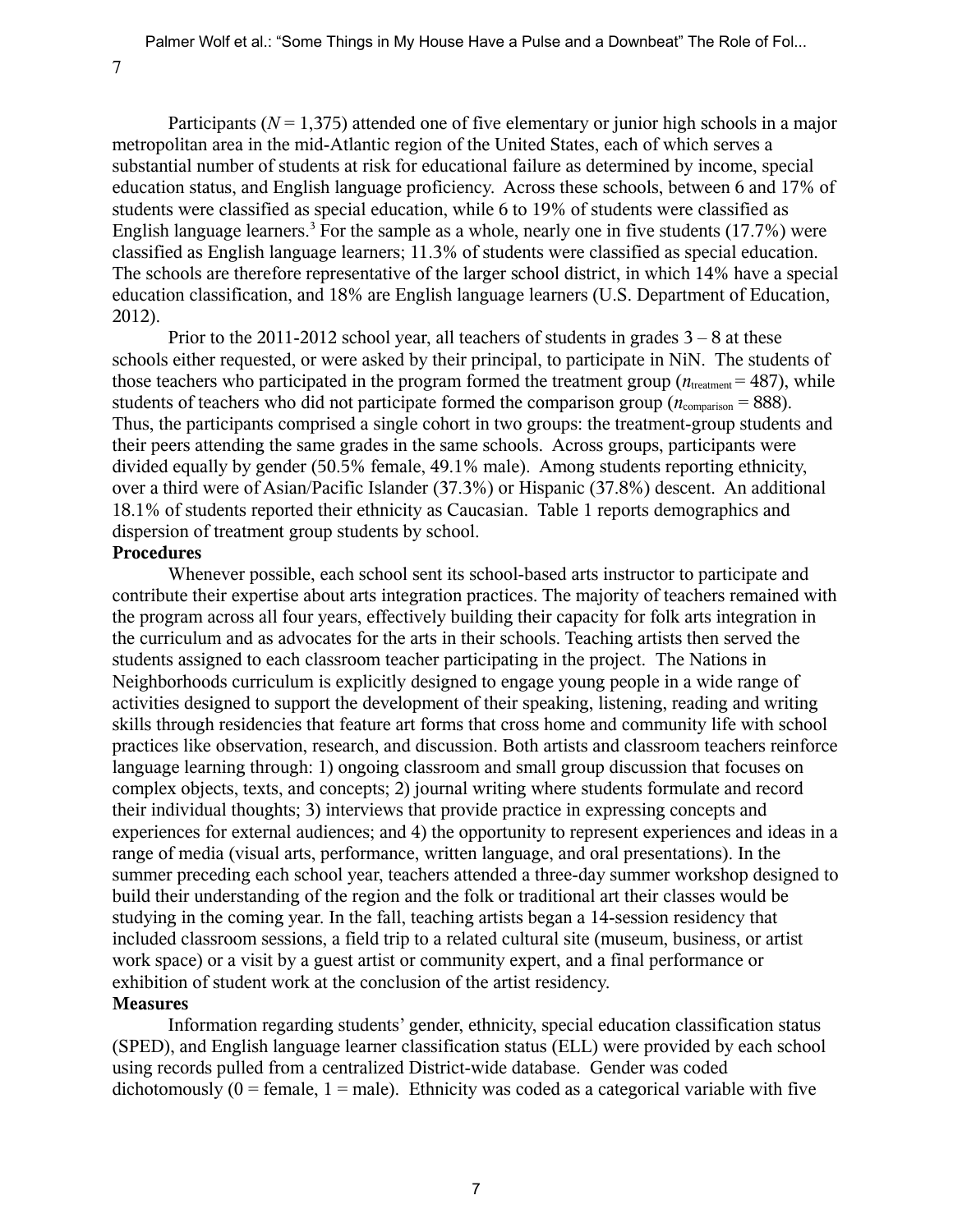levels corresponding to the five classifications used by the District: American Indian/Alaskan Native (coded 0), Asian/Pacific Islander (1), White (2), Black (3), and Hispanic (4). Special education classification was coded dichotomously  $(0 = no$  classification,  $1 =$  classification) using District records for each student. Any student classified as special education in the 2011-2012 school year by the District was coded as SPED = 1 *unless* the District's classification was based solely on a physical disability (e.g., use of a wheelchair or other mobility-assistance device). Similarly, any student classified by the District at any level of limited English proficiency for the 2011-2012 school year was coded as  $LEP = 1$ . The focal predictor, participation in Nations in Neighborhoods, was also coded dichotomously, where 0 indicated that a student was in a classroom that did not participate in the program.

Given the program's emphasis on English language development, the measure of primary interest was students' scaled scores on the English Language Arts (ELA) exam designed by the McGraw Hill Companies for the state's Department of Education. The exam assesses students' reading, writing, language, and speaking/listening abilities through a combination of multiple choice and open-ended questions. The tests were administered over three days in late April of the 2011-2012 school year and required between 150 and 190 minutes to complete, depending on students' grade level.

#### **Results**

#### **Preliminary Analyses**

Of the 1,375 participants, 44 (3.2%) were missing ELA exam scores. Missing ELA scores were evenly distributed across the treatment and comparison groups, with scores missing for 22 participants in each group. *Missingness* was coded as a binary variable and regressed on school, classroom, gender, ethnicity, SPED status, and ELL status (Jelicic, Phelps, & Lerner, 2009). *Missingness* was significantly related to ELL classification (*Wald* (1) = 18.04,  $p < .001$ ): 2% percent of non-ELL students were missing ELA scores, compared to 8.6% of ELL students. Among the 1,331 students who took the ELA exam, the mean ELA score was  $668.4$  (SD = 21.7), which corresponds to the lower bound of proficiency as defined by the school district attended by the students. Scores were distributed in an approximately normal fashion, excepting two outliers (score < 500) that were excluded from further analyses.

# **Model Specification**

The data are inherently hierarchical in their structure, with students nested within classrooms, which are in turn nested within schools. As such, a multilevel model was used to estimate ELA scores as a function of participation in Nations in Neighborhoods while accounting for the nested structure of the data. The ELA score for the  $i<sup>th</sup>$  child in the  $j<sup>th</sup>$  classroom attending the *k th* school was estimated as:

score<sub>iik</sub> =  $g_{000} + g_{010}$ participation<sub>ik</sub> +  $g_{100}$ ethnicity<sub>iik</sub> +  $g_{200}$ gender<sub>ijk</sub> +  $g_{300}$ ell<sub>ijk</sub> +  $g_{400}$ sped<sub>ijk</sub> +  $u_{00k} + u_{0jk} + r_{ijk}$ 

Where *g<sup>000</sup>* is the grand mean for the sample, *g<sup>010</sup>* is the fixed effect for NiN, *gi00* are the fixed effects for the variable child-level predictors, and *u00k , u0jk ,* and *rijk* are the school, classroom, and child-level residuals, respectively. To evaluate the possibility that the effects of program participation may vary as a function of child-level factors, a series of interaction terms among participation and gender, ethnicity, ELL and SPED were created and added iteratively to the model above.

#### **Model Results**

A random-effects ANOVA was performed within the multilevel modeling framework to assess the contribution of students, classrooms, and schools to the pooled variance in ELA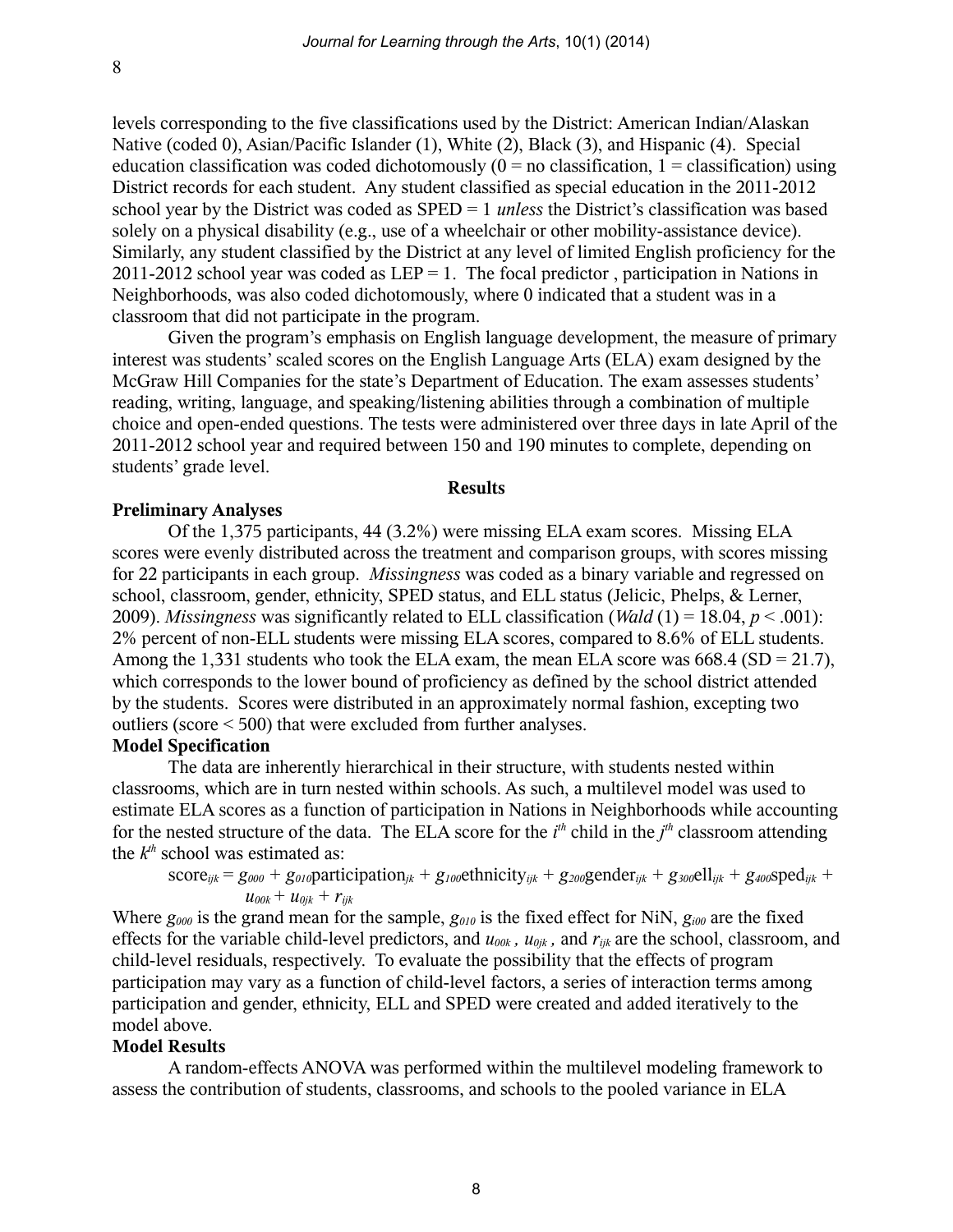scores. This model revealed that 54.6% ( $s^2$  = 378.6,  $p$  < .0001) of the variance in ELA scores was attributable to student factors;  $24.4\%$  ( $t^{(2)}_{00}$  = 145.5,  $p < .0001$ ) of the variance was attributable to classroom factors; and 21.0% of the variance was attributable to school factors  $(t^{(3)}_{00} = 169.4, p = .105)$ .<sup>4</sup> Thus, as one might expect, the student (and factors related to the student) exerts the strongest influence on ELA scores, but the school and classroom within the school to which the student is assigned are also associated with these scores.

The final model (see parameter estimates in Table 2) revealed a significant effect for participation in NiN after controlling for gender, ethnicity, ELL and SPED status (entered into the model as covariates) as well as school and classroom ("controlled for" via the multilevel model). On average, children who participated in NiN scored 6.43 points higher on their ELA scale scores ( $t$  (40.6) = 2.29,  $p = .027$ ) than students who did not receive the program. This effect is roughly equivalent in size to one-quarter of the effect for being classified ELL. In other words, participation in Nations in Neighborhoods is associated with an *increase* in ELA scores that is 25% as large as the *decrease* associated with ELL status. Effects were also observed for ELL and SPED status. Students with an ELL classification scored, on average, 24.2 points lower on the ELA scale score  $(t (628) = -11.03, p < .0001)$ ; students with a special education classification scored, on average, 14.0 points lower ( $t$  (1039) = -7.20,  $p$  < .0001). Interaction terms between program participation and child-level factors (gender, ethnicity, SPED and ELL) were not significant.

#### **Discussion**

Students who participated in the Nations in Neighborhood program earned significantly higher ELA scores than students who did not participate in the program. Thus, consistent with our hypothesis, participation in a program of folk and traditional arts instruction incorporating sociocritical literacy, multimodal instruction, apprenticeship learning, and communal effort was associated with better ELA skills. The size of the effect was equal in magnitude to approximately one-quarter of the decrement in scores associated with ELL status. Given these results, and the fact that many districts across the country also serve large numbers of ELL students, we focus this discussion on why the featured practices may be supportive of literacy learning. Consider this example:

In a dance theater residency focused on stories of Chinese immigration to the United States, teaching artist, Lu Yu draws on his experience in Chinese opera, acrobatics, and contemporary theater, as well as on his years of practice. He models how a single gesture can symbolize the essence of a character, putting his entire face, body, and voice to work to become a villain, a frightened villager, or a storm-tossed traveler. He questions each child closely to develop an understanding of her character's intentions, nature, and wishes. Once a student arrives at that essential posture and movement, Lu urges her to speak from that embodied understanding, improvising toward increasingly articulate body movements, facial expressions, and speeches that evolve across each rehearsal. Because there is no memorized text, there are no fatal mistakes or forgetting. With each performance, a student practices translating complex meanings into words. The student is the playwright as well as the performer. Because every student witnesses how each character is built, they command the narrative communally. When someone forgets or gets confused, anyone can jump in at any moment to fill a gap or amplify the tale.<sup>5</sup> On one hand, Lu acknowledges the resources students bring from their personal experiences to development and performance of the narrative, creating a third space that places novel concepts and ideas in a familiar context. At the same time, he relies on observation and movement to support the development of character speech and narration. A student recently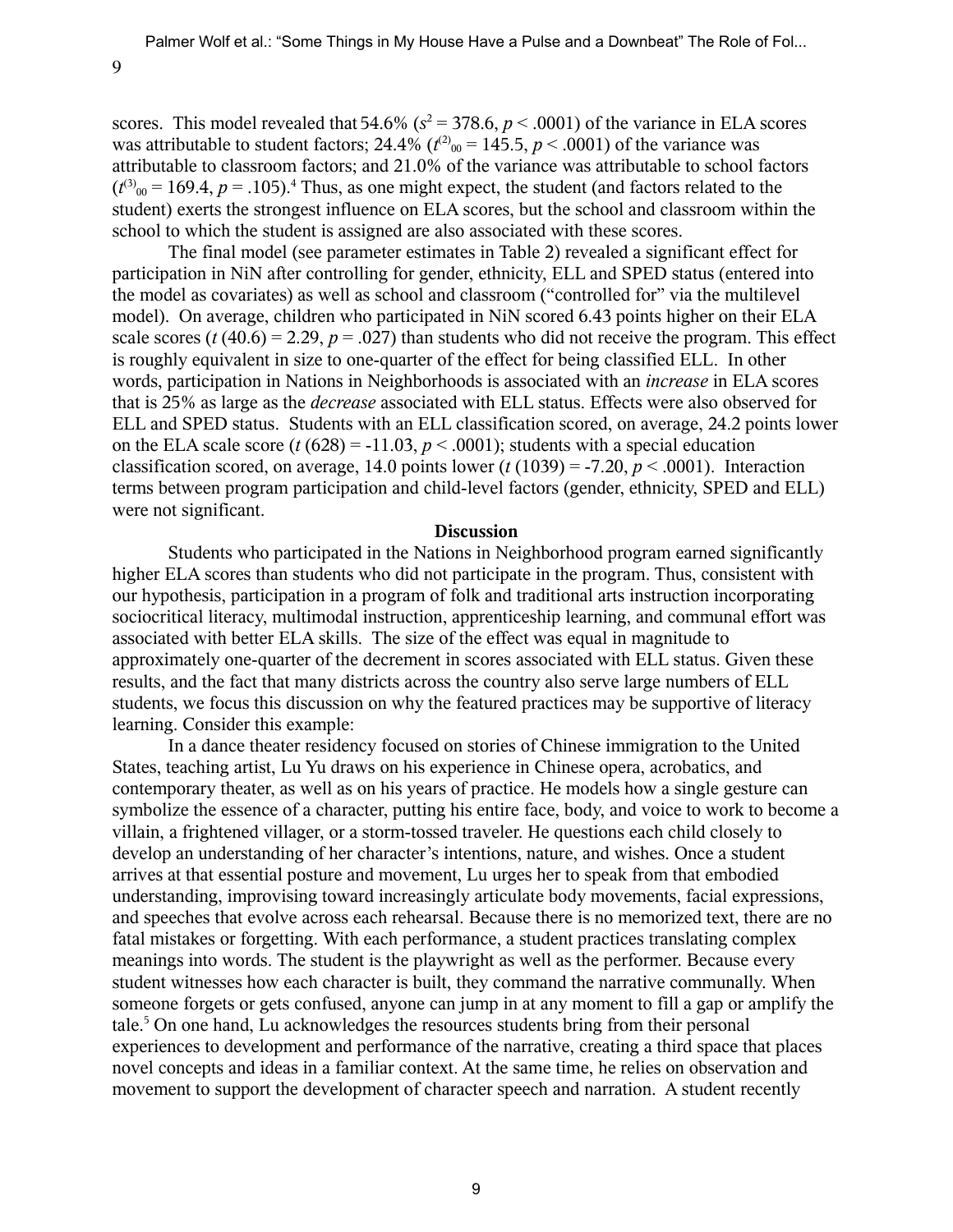arrived from Bangladesh to lead a scene where Chinese railroad workers remember that it is Chinese New Year back home. Lu instructs him to say loudly, "They must be celebrating Chinese New Year back home," and then directs the students to think about how they would react to thinking of their families celebrating back home. Some choose wistful gestures, and some choose exclamations of chagrin, excitement, and wonder. The student practiced a few different ways to say the line to incite the most varied reactions from the rest of his scene partners. As he collaborated with his peers on the gestures and tones with suggestions from Lu, they built the scene allowing for both an English Language learner to feel the group responding to his spoken line, and to understand the power that a facial gesture or a wordless exclamation can summon to convey a range of feelings, memories and experiences.

#### **Limitations and Future Directions**

Some caution is in order. This study shares the same limitations as any quasiexperimental study. Although there is a comparison group, it is not a true control group, in that children were not randomly assigned to it. Moreover, because the evaluation was conducted over the course of a single academic year, data on ELA exam scores were available only at a single point in time. It is therefore possible that students in the treatment group may have exhibited higher ELA scores at that single point in time without the Nations in Neighborhoods program.<sup>6</sup> The children included in the sample were chosen based on convenience, as they happened to attend one of the five schools in which the program was implemented. Therefore we can't generalize our findings to broader populations of children. Finally, we cannot say that participation in the program *led to* higher ELA scores, only that participation was associated with them.

Despite these limitations, the study raises some interesting questions for future research. Perhaps the most intriguing among these has to do with causal mechanisms or processes: how, exactly, might instruction in folk and traditional arts come to be associated with improved English language outcomes? We have posited that key practices – sociocultural literacy, multimodal learning, apprenticeship learning, and communal effort – support increased literacy development. But what changes in children as they experience these practices? If, as we propose, NiN students are developing key technologies of self, is this improvement confined to literacy learning, or is it more global in its effects? Does students' interest in school increase? Do students' theories about who can learn or excel change? Alternatively, does the creation of "third spaces" lead to assignments and interactions where larger numbers of students excel, thereby changing teachers' perceptions of students' strengths and resources? Only by understanding what underlying factors, or mediators, fuel the observed growth in literacy, can we further refine a practice where the distinctive attributes of folk and traditional arts support the emergence of learners who, like the young girl quoted earlier, energetically use their new understanding of music to investigate the pulse and downbeat of the life around her.

 In summary, our findings indicate that instruction in the folk and traditional arts may benefit students, including a subset of those who are often at increased risk for educational failure, despite the experiences and resources they bring to learning. Indeed, these findings suggest that eliminating arts education to devote more time to language arts instruction may ultimately be counter-productive. More broadly, these results underscore the role of the arts to a complete education and suggest how an arts education that includes folk traditions may be particularly effective.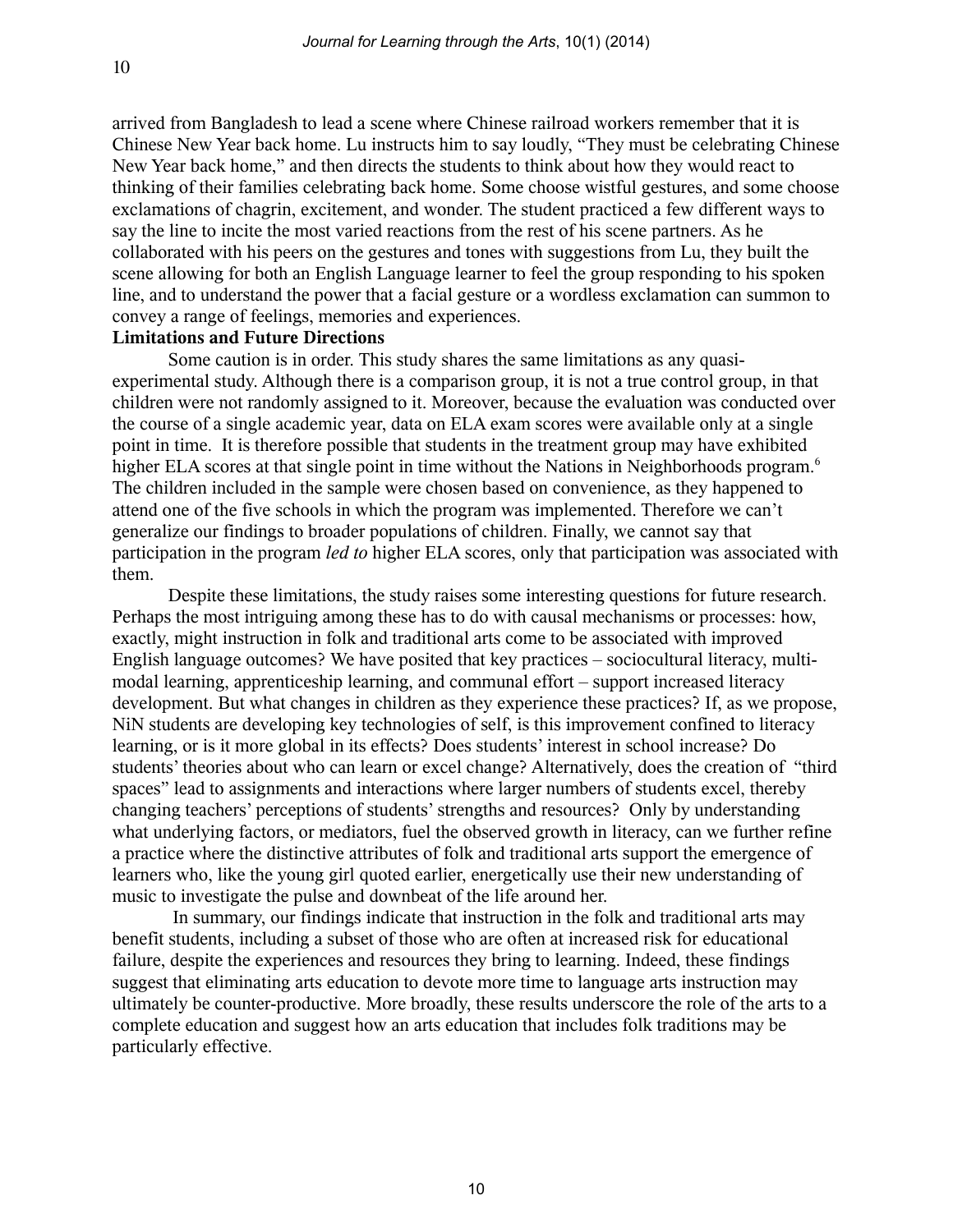# References

- American Folklore Society. (2013). *What is folklore?* Retrieved from: http://www.afsnet.org/? page=whatisfolklore&terms=what+and+is+and+folklore.
- Appiah, A. (2006). *Cosmopolitanism : ethics in a world of strangers*. New York: Norton.
- Besley, T. (2005). Foucault, truth telling and technologies of the self in schools. *Journal of Educational Enquiry, 6*, 76-89.
- Campbell, P. S. (2004). *Teaching Music Globally: Experiencing Music, Expressing Culture*. New York: Oxford University Press.
- Dargan, A. (2011). Arts at the threshhold: Folk artists in an urban classroom. In B. Bowman & L. Hamer (Eds.). *Through the Schoolhouse Door: Folklore, Community, Curriculum* (pp. 99-119). Logan, UT: Utah State University Press.
- Dewhurst, M., Ah-Lan Keawe, L., MacDowell, M., Okada-Carlson, C. K., & Wong, A. (2013). Ka ulana 'ana i ka piko (In weaving you begin at the center): Perspectives from a culturally specific approach to art education. *Harvard Educational Review*, *83*, 136-146.
- Echevarria, J., Vogt, M., & Short, D. J. (2004). *Making Content Comprehensible for English Learners: The SIOP Model.* Upper Saddle River, NJ: Pearson.
- Foucault, M. (1988). Technologies of the self. In L. H. Martin, H. Gutman, & P. H. Martin (Eds.), *Technologies of Self* (pp. 16-49)*.* Amherst: University of Massachusetts Press.
- Green, L. (2008). *Music, Informal Learning and the School: A New Classroom Pedagogy*. Burlington, VT: Ashgate Publishing.
- Guitiérrez,Kris. (2008). Developing a sociocritial literacy in the third space. *Reading Research Quartetly, 43,* 148-164. doi: 10.1598/RRQ.43.2.3
- Gutiérrez, K. D. & Rogoff, B. (2003). Cultural ways of learning: Individual traits or repertoires of practice. *Educational Researcher, 32,* 19–25.
- Hansen, D. T., Burdick-Shepherd, S., Marrarano, C., & Obelleiro, G. (2009). Education, values, and valuing in cosmopolitan perspective. *Curriculum Inquiry, 39,* 587-612.
- Keiper, S., Sandene, B. A., Persky, H. R., & Kuang, M. (2009). *The Nation's Report Card: Arts 2008 Music & Visual Arts* (NCES-488)*.* National Center for Education Statistics, Institute of Education Sciences, U.S. Department of Education, Washington, D.C.
- Jimerson, S. R., Sharkey, J. D., Nyborg, V., & Furlong, M. J. (2004). Strength-based assessment and school psychology: A Summary and synthesis. *The California School Psychologist, 9,* 9-19.
- Moll, L. C. (2000). Inspired by Vygotsky: Ethnographic experiments in education. In C. Lee & P. Smagorinsky (Eds.), *Vygotskian Perspectives on Literacy Research: Constructing Meaning Through Collaborative Inquiry* (pp. 256–268). New York: Cambridge University Press.
- Moll, L., Saez, R., & Dworin, J. (2001). Exploring biliteracy: Two student case examples of writing as a social practice. *Elementary School Journal, 101,* 435–449.
- Moll, L., Amanti, C., Neff, D., & Gonzalez, N. (1992). Funds of knowledge for teaching: Using a qualitative approach to connect homes and classrooms. Theory into Practice, Vol. XXXI, Number 2, Spring. 132-141.
- National Coalition for Core Arts Standards. (2013). *Review Draft of National Arts Standards*. Accessed at http://www.arteducators.org/research/nccas. July 15, 2013.
- Rogoff, B. (1990). *Apprenticeship in Thinking: Cognitive Development in Social Context.* New York: Oxford University Press.
- Sennett, R. (2008). *The Craftsman.* New Haven: Yale University Press.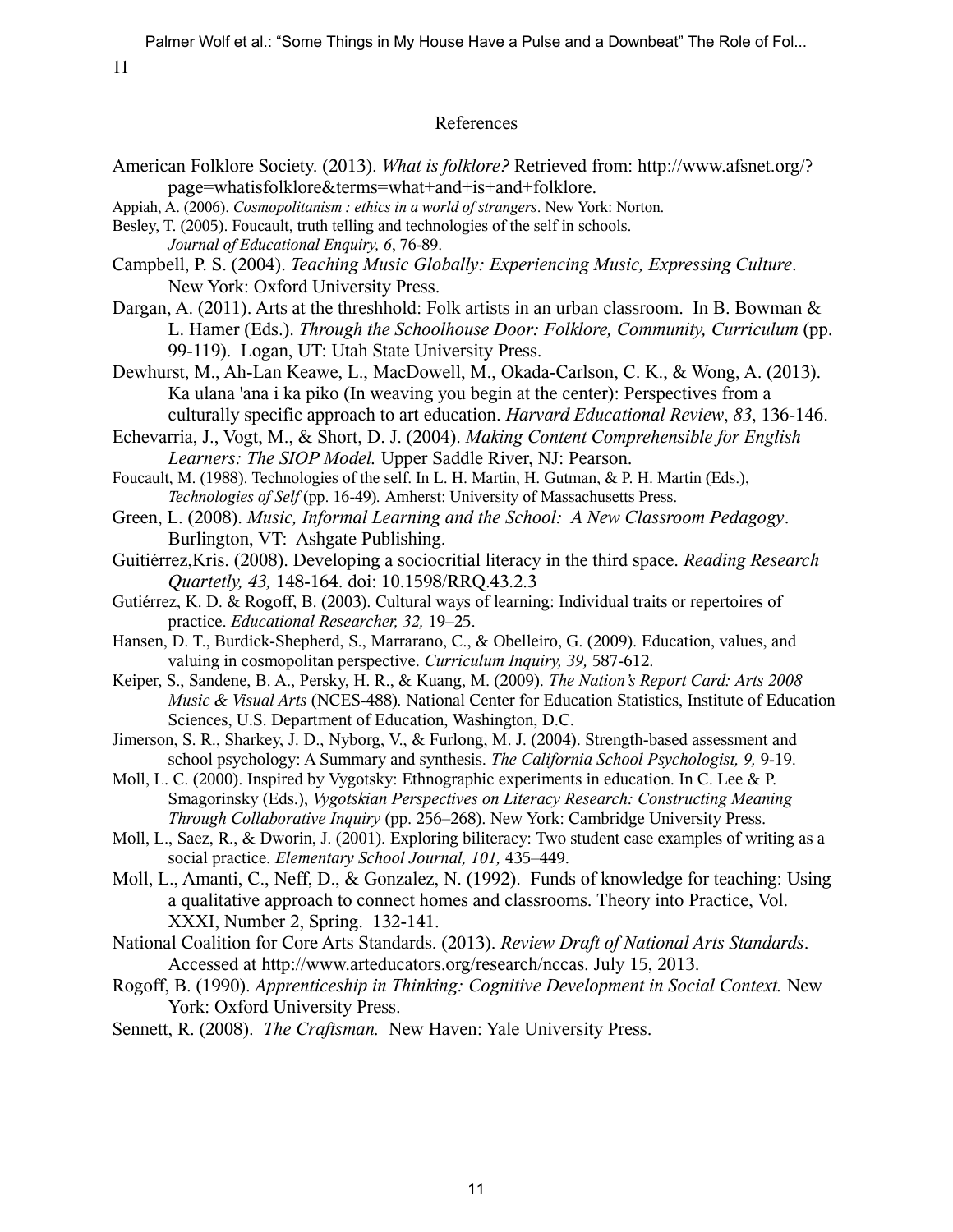Table 1 *Demographics by School*

|                | Grade        |               |               |                       | Gender       |               |               | Ethnicity     |                       |                     |                 |                 |                       | <b>ELL</b>    |               | <b>SPED</b>  |                | <b>NiN</b>      |                |               |                 |
|----------------|--------------|---------------|---------------|-----------------------|--------------|---------------|---------------|---------------|-----------------------|---------------------|-----------------|-----------------|-----------------------|---------------|---------------|--------------|----------------|-----------------|----------------|---------------|-----------------|
|                | 3            | 4             | ר             | h                     |              | 8             | M             | F             | Miss.                 | $AI/AN*$            | Asian/PI        | White           | Blac<br>k             | Hispanic      | Miss.         | Y            | N              |                 | N              | Y             | N               |
|                |              | 179<br>(54.1) | 152<br>(45.9) |                       |              |               | 158<br>(47.7) | 167<br>(50.5  | 6<br>(1.8)            | $\mathbf{0}$<br>(0) | 108<br>(32.6)   | 24<br>(7.3)     | 3<br>(0.9)            | 196<br>(59.2) | 0<br>(0)      | 50<br>(15.1) | 281<br>(84.9)  | 52<br>(15.7)    | 279<br>(84.3)  | 95<br>(28.7)  | 236<br>(71.3)   |
| 2              | 58<br>(33.7) | 30<br>(17.4)  | 84<br>(48.8)  |                       |              |               | 89<br>(51.7)  | 83<br>(48.3   | $\Omega$<br>(0)       | $\theta$<br>(0)     | $\theta$<br>(0) | $\theta$<br>(0) | $\overline{0}$<br>(0) | 0<br>(0)      | 172<br>(100)  | 33<br>(19.2) | 139<br>(80.8)  | 10<br>(5.8)     | 162<br>(94.2)  | 172<br>(100)  | $\theta$<br>(0) |
| 3              |              | 170<br>(37.5) | 140<br>(30.9) | 143<br>(31.6)         |              |               | 219<br>(48.3) | 234<br>(51.7) | $\overline{0}$<br>(0) | $\mathbf{0}$<br>(0) | 180<br>(39.7)   | 61<br>(13.5)    | 45<br>(9.9)           | 119<br>(26.3) | 48<br>(10.6)  | 58<br>(12.8) | 395<br>(87.2)  | 35<br>(7.7)     | 418<br>(92.3)  | 165<br>(36.4) | 288<br>(63.6)   |
| $\overline{4}$ |              |               |               | $\mathbf Q$<br>(10.5) | 28<br>(32.6  | 49<br>(57.0)  | 48<br>(55.8)  | 38<br>(44.2   | $\Omega$<br>(0)       | $\mathbf{0}$<br>(0) | 40<br>(46.5)    | (1.2)           | (1.2)                 | 44<br>(51.2)  | (0)           | 82<br>(95.3) | 4<br>(4.7)     | $\Omega$<br>(0) | 86<br>(100)    | 20<br>(23.3)  | 66<br>(76.7)    |
| 5              |              |               |               | 137<br>(41.1)         | 98<br>(29.4) | 98<br>(29.4)  | 161<br>(48.3) | 172<br>(51.7) | $\Omega$<br>(0)       | 3<br>(0.9)          | 107<br>(32.1)   | 125<br>(37.5)   | 17<br>(5.1)           | 74<br>(22.2)  | (2.1)         | 20<br>(6.0)  | 313<br>(94.0)  | 58<br>(17.4)    | 275<br>(82.6)  | 35<br>(10.5)  | 298<br>(89.5)   |
| All            | 58<br>(4.2)  | 379<br>(27.6) | 376<br>(27.3) | 289<br>(21.0)         | 126<br>(9.2) | 147<br>(10.7) | 675<br>(49.1) | 694<br>(50.5) | 6<br>(0.4)            | 3<br>(0.2)          | 435<br>(31.6)   | 211<br>(15.3)   | 66<br>(4.8)           | 433<br>(31.5) | 277<br>(16.5) | 243<br>(17.7 | 1132<br>(82.3) | 155<br>(11.3)   | 1220<br>(88.7) | 487<br>(35.4) | 888<br>(64.9)   |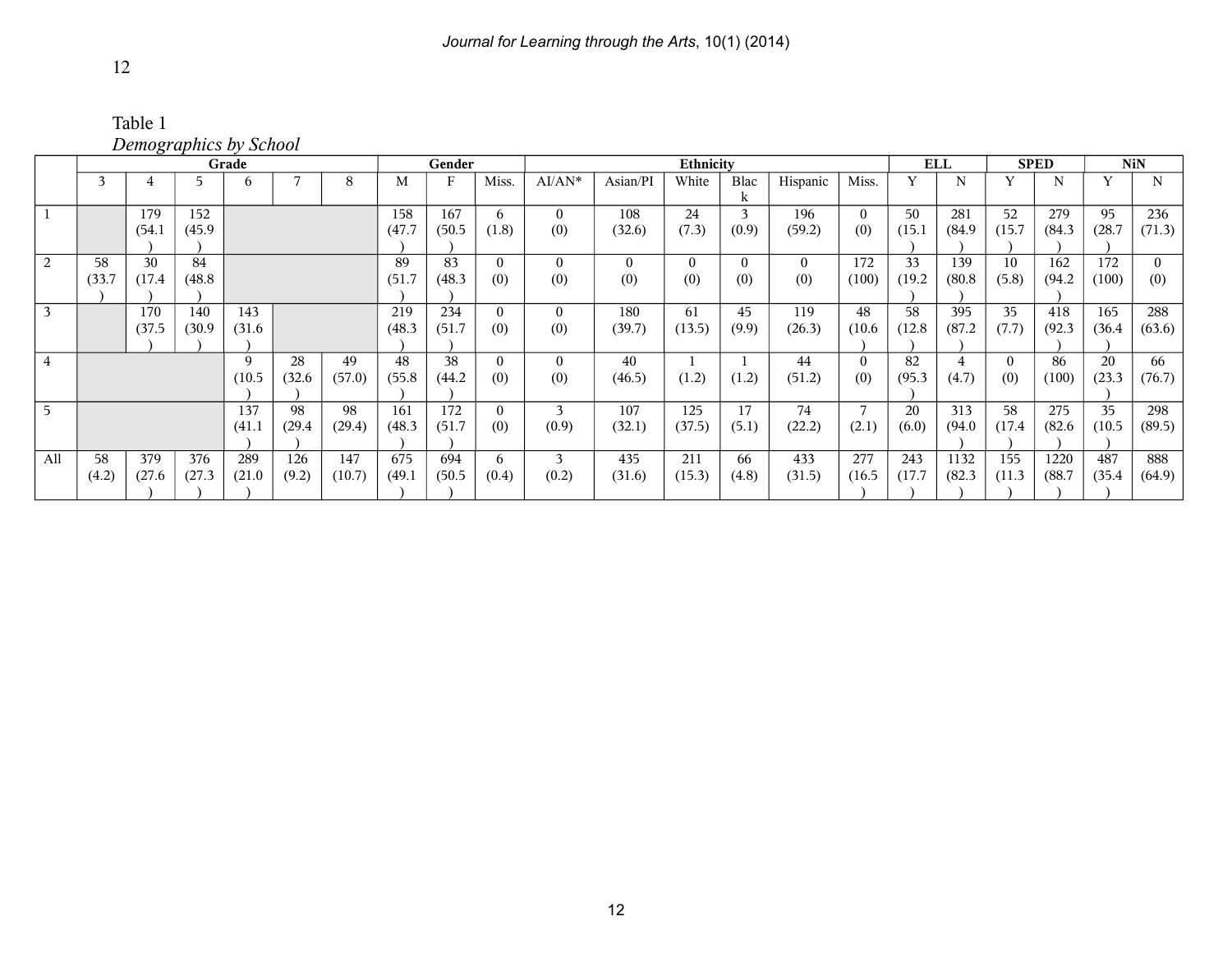# Table 2

# *Model Parameter Estimates*

| Variable                              | Estimate | SE   |         |
|---------------------------------------|----------|------|---------|
| Intercept                             | 672.5    | 4.01 | < 0.001 |
| Gender                                | $-2.06$  | 1.13 | .068    |
| Ethnicity                             | $-0.717$ | 0.55 | .195    |
| English language learner status       | $-24.2$  | 2.20 | < 0.001 |
| Special education status              | $-14.0$  | 0.17 | < 0.01  |
| Nations in Neigborhoods participation | 6.43     | 2.80 | .027    |